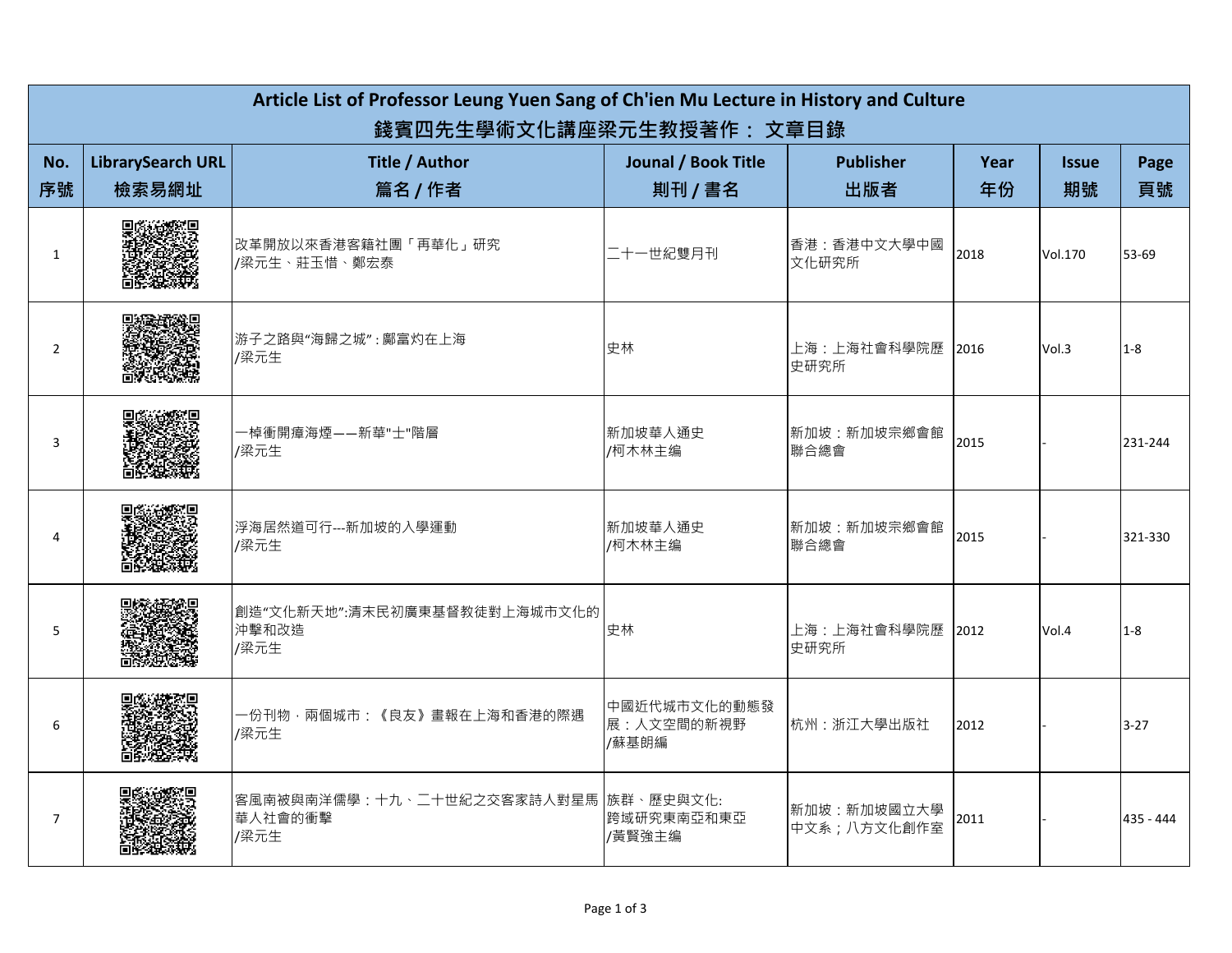| Article List of Professor Leung Yuen Sang of Ch'ien Mu Lecture in History and Culture<br>錢賓四先生學術文化講座梁元生教授著作: 文章目錄 |                                   |                                                                                                        |                                                                                                                                                                              |                                                         |            |                    |            |
|-------------------------------------------------------------------------------------------------------------------|-----------------------------------|--------------------------------------------------------------------------------------------------------|------------------------------------------------------------------------------------------------------------------------------------------------------------------------------|---------------------------------------------------------|------------|--------------------|------------|
| No.<br>序號                                                                                                         | <b>LibrarySearch URL</b><br>檢索易網址 | Title / Author<br>篇名 / 作者                                                                              | Jounal / Book Title<br>則刊 / 書名                                                                                                                                               | <b>Publisher</b><br>出版者                                 | Year<br>年份 | <b>Issue</b><br>期號 | Page<br>頁號 |
| 8                                                                                                                 |                                   | 香山·買辦·華橋·革命:商人李耀祥與二十世紀中葉的香港<br>/梁元生                                                                    | 被誤讀的群體:香山買辦與<br>近代中國<br>/王遠明、胡波、林有能編                                                                                                                                         | 廣州:廣東人民出版社                                              | 2010       |                    | 156-164    |
| 9                                                                                                                 |                                   | 城市史研究的三条进路 - 以上海、香港、新加坡为例<br>/梁元生                                                                      | 史林                                                                                                                                                                           | 上海:上海社會科學院歷<br>史研究所                                     | 2007       | Vol.2              | 132-136    |
| 10                                                                                                                |                                   | 新加坡儒學:起源、發展、特徵與評價<br>/梁元生                                                                              | 當代儒學的發展方向<br>/吳光                                                                                                                                                             | 上海:漢語大詞典出版社 2005                                        |            |                    | 511-524    |
| 11                                                                                                                |                                   | Crisis Management in Confucian China: The Expectant Officials<br>of the Late Qing<br>/Leung, Yuen-Sang | Dragons, tigers, and dogs :<br>Qing crisis management and<br>the boundaries of state power<br>in late imperial China<br>/edited by Robert J. Antony<br>and Jane Kate Leonard | Ithaca, N.Y. : East Asia<br>Program, Cornell University | 2002       |                    | 61-77      |
| 12                                                                                                                |                                   | 三重文化身份的融合:中國現代歷史行程中的英家三代<br>/梁元生                                                                       | 儒耶對話新里程<br>/賴品超, 李景雄編                                                                                                                                                        | 香港:中文大學崇基學院<br>宗教與中國社會研究中心                              | 2001       |                    | 370-388    |
| 13                                                                                                                |                                   | 前途未卜的鳳凰:「新儒學」與當代中國<br>/梁元生                                                                             | 儒家思想在現代東亞:總論<br>篇<br>/李明輝主編                                                                                                                                                  | 台北:中央研究院中国文<br>哲研究所筹备处                                  | [1998]     |                    | 99-116     |